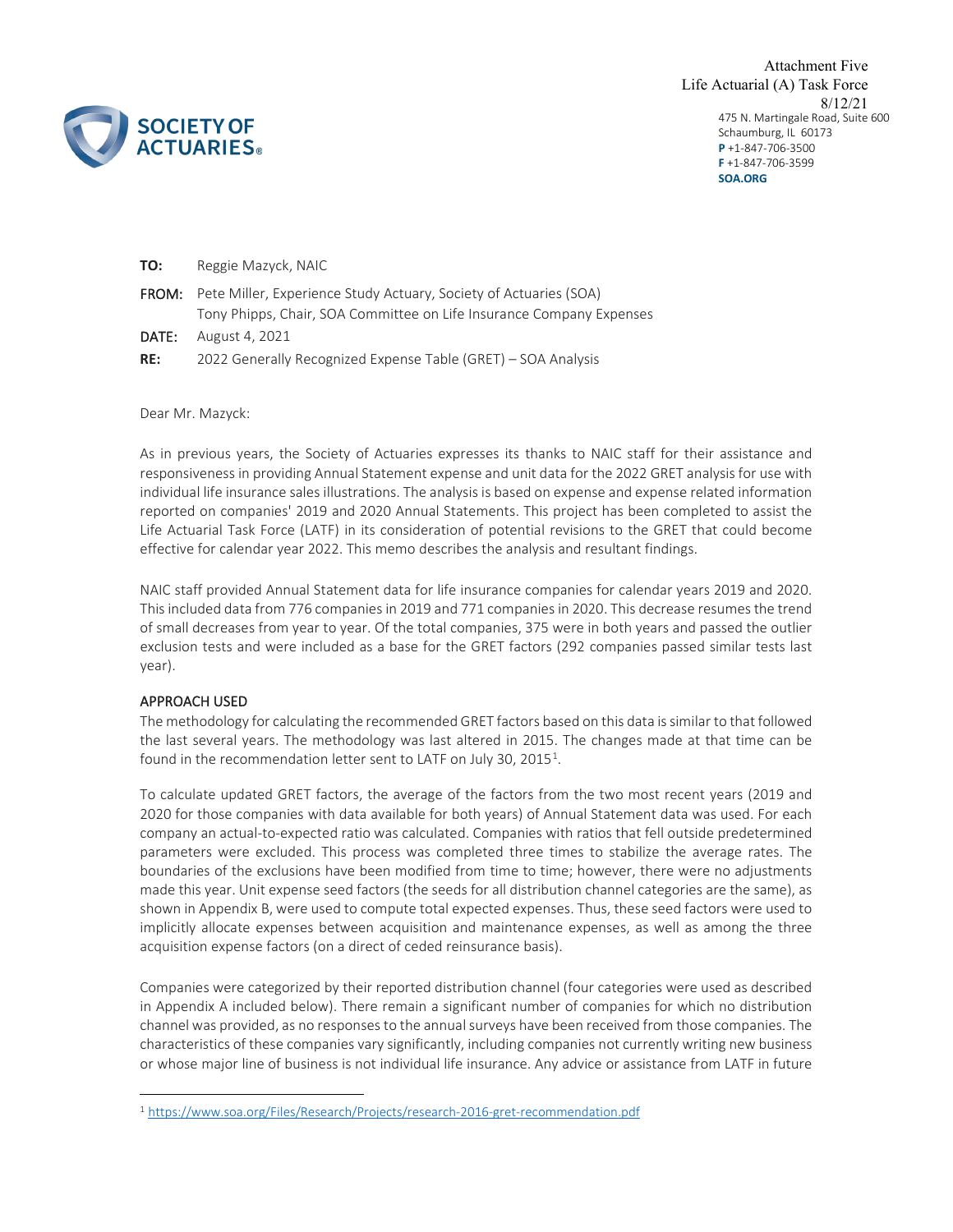

years to increase the response rate to the surveys of companies that submit Annual Statements in order to reduce the number of companies in the "Other" category would be most welcomed. The intention is to continue surveying the companies in future years to enable enhancement of this multiple distribution channel information.

Companies were excluded from the analysis if in either 2019 or 2020 (1) their actual to expected ratios were considered outliers, often due to low business volume, (2) the average first year and single premium per policy were more than \$40,000, (3) they are known reinsurance companies or (4) their data were not included in the data supplied by the NAIC. To derive the overall GRET factors, the unweighted average of the remaining companies' actual-to-expected ratios for each respective category was calculated. The resulting factors were rounded, as shown in Table 1.

# THE RECOMMENDATION

The above methodology results in the proposed 2022 GRET values shown in Table 1. To facilitate comparisons, the current 2021 GRET factors are shown in Table 2. Further characteristics of the type of companies represented in each category are included in the last two columns in Table 1, including the average premium per policy issued and the average face amount (\$000s) per policy issued.

To facilitate comparisons, the current 2021 GRET factors are shown in Table 2. Further characteristics of the type of companies represented in each category are included in the last two columns in Table 1, including the average premium per policy issued and the average face amount (\$000s) per policy issued.

### **TABLE 1**

### PROPOSED 2022 GRET FACTORS, BASED ON AVERAGE OF 2019/2020 DATA

| <b>Description</b>                                                      | <b>Acquisition</b><br>per Policy | <b>Acquisition</b><br>per Unit | <b>Acquisition</b><br>per<br><b>Premium</b> | <b>Maintenance</b><br>per Policy | <b>Companies</b><br><b>Included</b> | <b>Average Premium</b><br><b>Per Policy Issued</b><br><b>During Year</b> | <b>Average Face Amt</b><br>(000) Per Policy<br><b>Issued During Year</b> |
|-------------------------------------------------------------------------|----------------------------------|--------------------------------|---------------------------------------------|----------------------------------|-------------------------------------|--------------------------------------------------------------------------|--------------------------------------------------------------------------|
| Independent                                                             | \$183                            | \$1.00                         | 46%                                         | \$55                             | 142                                 | 3,252                                                                    | 194                                                                      |
| Career                                                                  | 212                              | 1.20                           | 53%                                         | 64                               | 77                                  | 2,327                                                                    | 197                                                                      |
| Direct Marketing                                                        | 200                              | 1.10                           | 50%                                         | 60                               | 23                                  | 875                                                                      | 72                                                                       |
| Niche Marketing                                                         | 151                              | 0.90                           | 37%                                         | 45                               | 24                                  | 517                                                                      | 13                                                                       |
| Other*                                                                  | 139                              | 0.80                           | 35%                                         | 42                               | 109                                 | 786                                                                      | 70                                                                       |
| * Includes companies that did not respond to this or prior year surveys |                                  |                                |                                             |                                  | 375                                 |                                                                          |                                                                          |

### **TABLE 2**

# CURRENT 2021 GRET FACTORS, BASED ON AVERAGE OF 2017/2019 DATA

| <b>Description</b>                                                      | <b>Acquisition</b><br>per Policy | <b>Acquisition</b><br>per Unit | <b>Acquisition</b><br>per<br><b>Premium</b> | <b>Maintenance</b><br>per Policy | <b>Companies</b><br><b>Included</b> | <b>Average Premium</b><br><b>Per Policy Issued</b><br><b>During Year</b> | <b>Average Face Amt</b><br>(000) Per Policy<br><b>Issued During Year</b> |
|-------------------------------------------------------------------------|----------------------------------|--------------------------------|---------------------------------------------|----------------------------------|-------------------------------------|--------------------------------------------------------------------------|--------------------------------------------------------------------------|
| Independent                                                             | \$166                            | \$0.90                         | 42%                                         | \$50                             | 121                                 | 2,916                                                                    | 194                                                                      |
| Career                                                                  | 214                              | 1.20                           | 54%                                         | 64                               | 63                                  | 2.517                                                                    | 195                                                                      |
| <b>Direct Marketing</b>                                                 | 195                              | 1.10                           | 49%                                         | 59                               | 15                                  | 2,933                                                                    | 119                                                                      |
| Niche Marketing                                                         | 137                              | 0.80                           | 34%                                         | 41                               | 26                                  | 590                                                                      | 11                                                                       |
| Other*                                                                  | 126                              | 0.70                           | 32%                                         | 38                               | 67                                  | 836                                                                      | 29                                                                       |
| * Includes companies that did not respond to this or prior year surveys |                                  |                                |                                             | 292                              |                                     |                                                                          |                                                                          |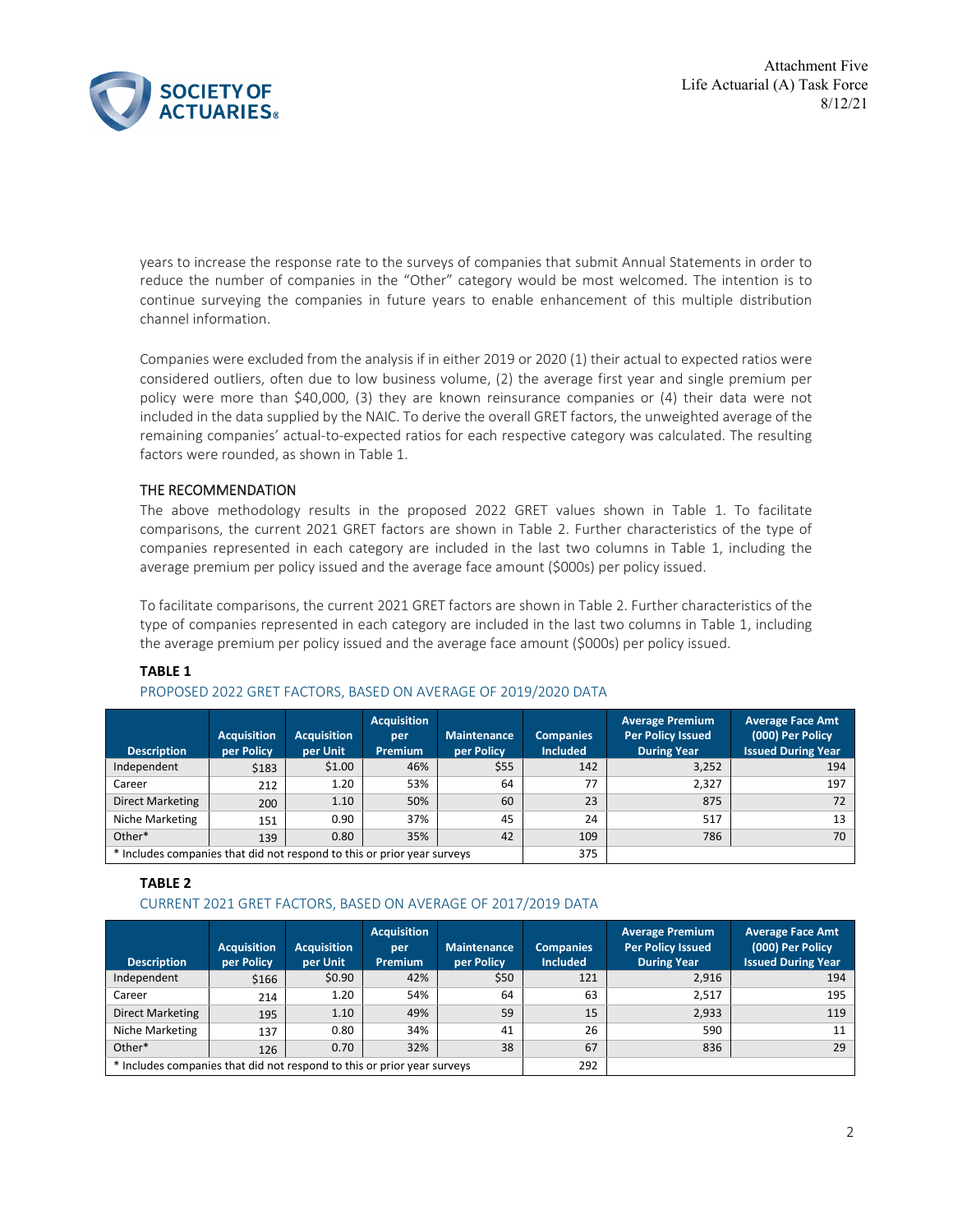Attachment Five Life Actuarial (A) Task Force 8/12/21



In previous recommendations, an effort was made to reduce volatility in the GRET factors from year-to-year by limiting the change in GRET factors between years to about ten percent of the prior value. The changes from the 2021 GRET were reviewed to ensure that a significant change was not made in this year's GRET recommendation.

The Independent, Niche Marketing and Other distribution channel categories experienced a change greater than ten percent so the factors for this line were capped at the ten percent level (the Acquisition per unit factor changed somewhat more than 10% because of rounding) from the corresponding 2021 GRET values. The volatility occurred due to incorrect NAIC data for 2018 for some companies, which caused their actual to expected ratios to be considered outliers and they were not included in the calculation. This resulted in lower final 2021 GRET factors and subsequently the same for the 2022 recommendation. Over the next one to three years, the ten percent cap will allow this difference to be graded in so calculated GRET will be used for the final recommended GRET factors.

# USAGE OF THE GRET

This year's survey, responded to by companies' Annual Statement correspondent, included a question regarding whether the 2021 GRET table was used in its illustrations by the company. Last year, 29% of the responders indicated their company used the GRET for sales illustration purposes, with similar percentage results by size of company; this contrasted with about 28% in 2019. This year, 31% of responding companies indicated that they used the GRET in 2020 for sales illustration purposes. The range was from 11% for Direct Marketing to 43% for Independent. Based on the information received over the last several years, the variation in GRET usage appears to be in large part due to the relatively small sample size and different responders to the surveys.

We hope LATF finds this information helpful and sufficient for consideration of a potential update to the GRET. If you require further analysis or have questions, please contact Pete Miller at 847-706-3566.

Kindest personal regards,

Peter ). Willer

Pete Miller, ASA, MAAA Tony Phipps, FSA, MAAA

Experience Study Actuary **Chair** Chair, SOA Committee on Society of Actuaries **Life Insurance Company Expenses**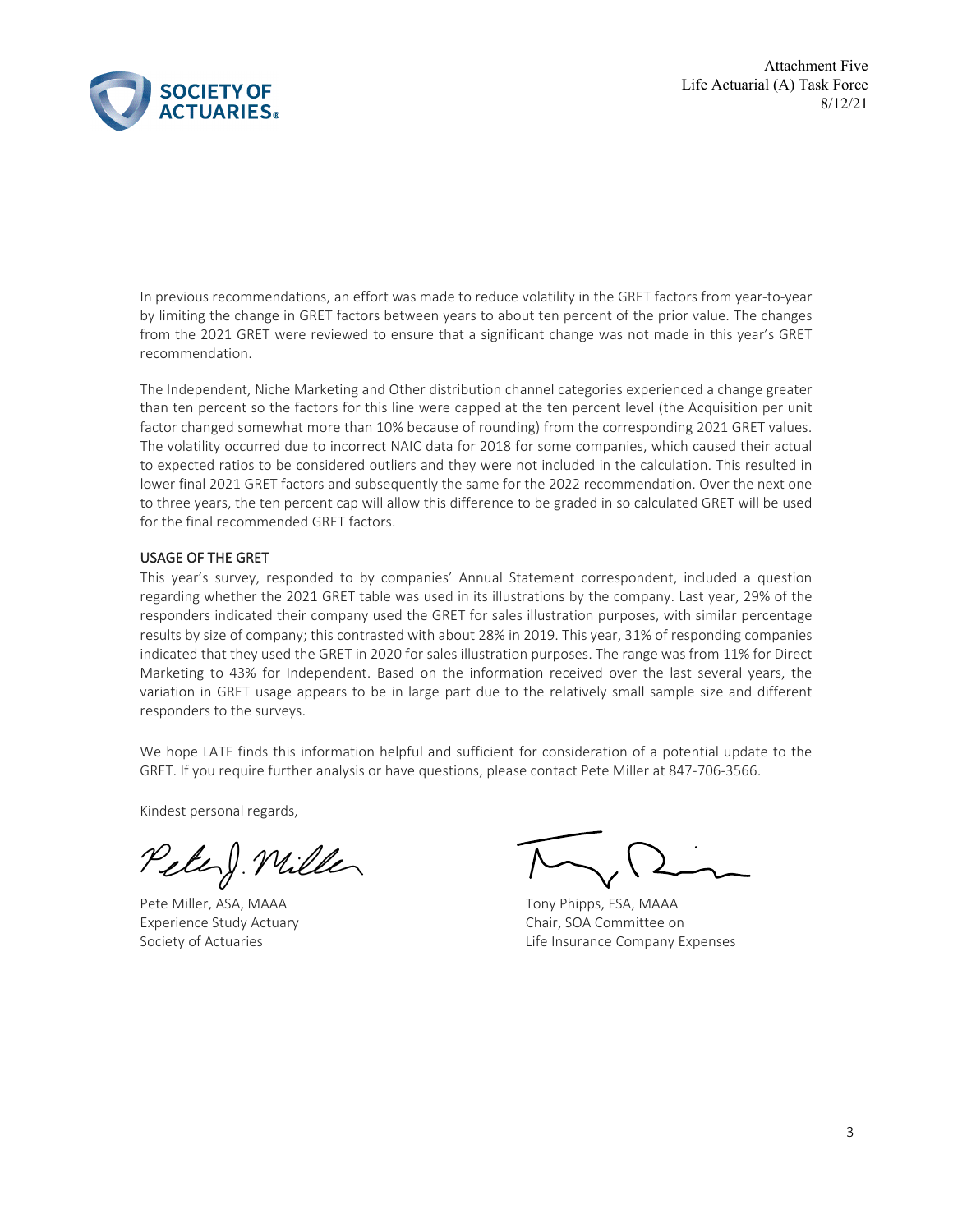

Attachment Five Life Actuarial (A) Task Force 8/12/21

# APPENDIX A -- DISTRIBUTION CHANNELS

The following is a description of distribution channels used in the development of recommended 2022 GRET values:

- 1. Independent Business written by a company that markets its insurance policies through an independent insurance agent or insurance broker not primarily affiliated with any one insurance company. These agencies or agents are not employed by the company and operate without an exclusive distribution contract with the company. These include most PPGA arrangements.
- 2. Career Business written by a company that markets insurance and investment products through a sales force primarily affiliated with one insurance company. These companies recruit, finance, train, and often house financial professionals who are typically referred to as career agents or multiline exclusive agents.
- 3. Direct Marketing Business written by a company that markets its own insurance policies direct to the consumer through methods such as direct mail, print media, broadcast media, telemarketing, retail centers and kiosks, internet or other media. No direct field compensation is involved.
- 4. Niche Marketers Business written by home service, pre-need, or final expense insurance companies as well as niche-market companies selling small face amount life products through a variety of distribution channels.
- 5. Other Companies surveyed were only provided with the four options described above. Nonetheless since there were many companies for which we did not receive a response (or whose response in past years' surveys confirmed an "other" categorization (see below), values for the "other" category are given in the tables in this memo. It was also included to indicate how many life insurance companies with no response (to this survey and prior surveys) and to indicate whether their exclusion has introduced a bias into the resulting values.